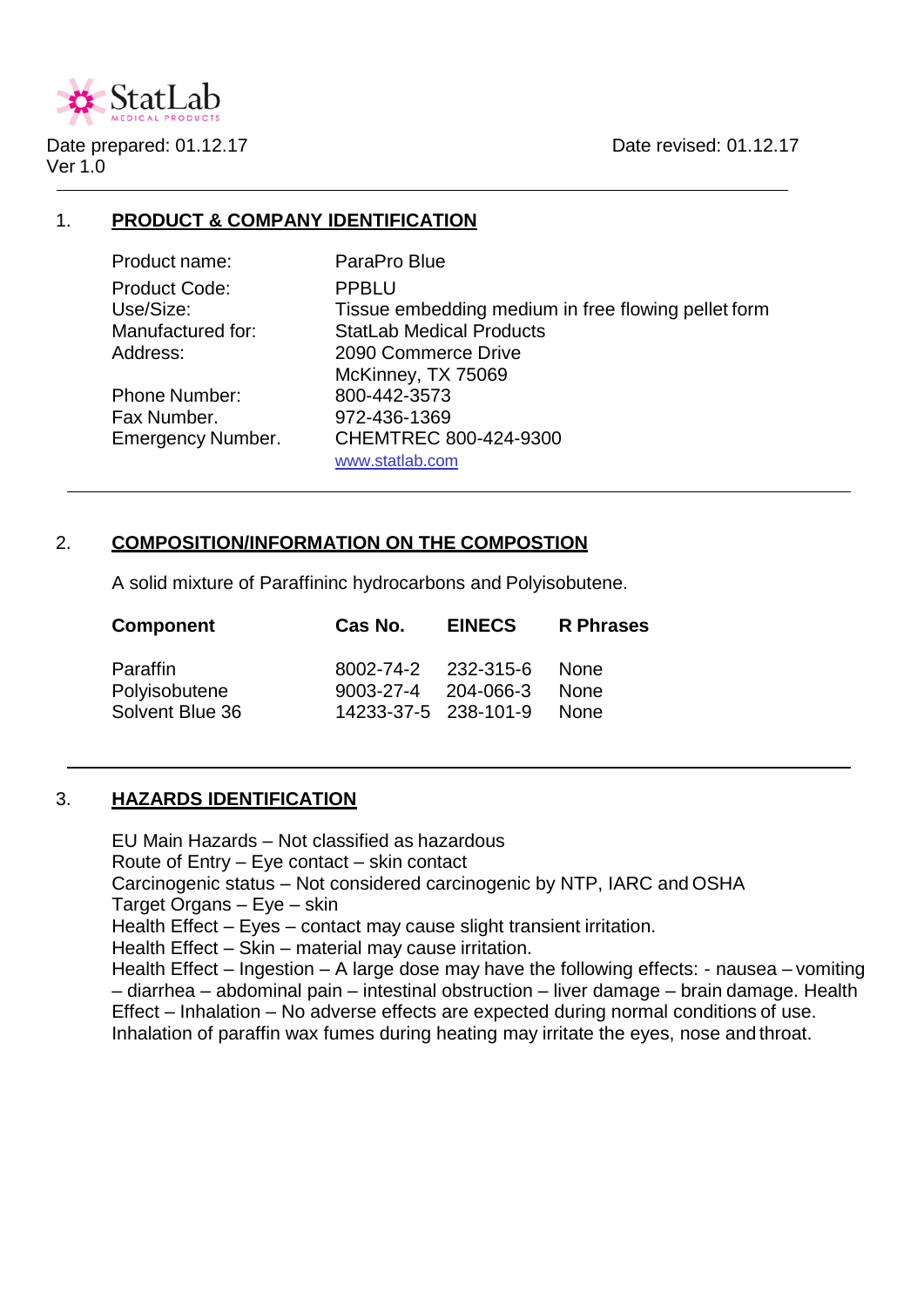Date prepared: 01.12.17 Date revised: 01.12.17

# 4. **FIRST AID MEASURES;**

**Eyes:** Immediately flood the eye with plenty of water for at least 15 minutes, holding the eye open. Obtain medical attention if soreness or redness persists.

**Skin:** If skin irritation develops, or other symptoms occur, discontinue use. Seek medical attention if symptoms persist.

**Ingestion:** Do not induce vomiting. Have victim drink 1-3 glasses of water to dilute stomach contents. Never administer anything by mouth if a victim is losing consciousness, is unconscious or is convulsing. Obtain medical attention immediately.

**Inhalation:** If there is difficulty in breathing, give oxygen. Seek medical attention if symptoms persist.

**Advise to Physicians:** Treat symptomatically.

# 5. **FIRE-FIGHTING MEASURES**

**Extinguishing media:** Not flammable. Select extinguishing agent appropriate to other materials involved.

**Unusual Fire and Explosion Hazards:** This product may give rise to hazardous fumes in a fire.

**Protective equipment for fire-**fighting: - Wear full protective clothing andself-contained breathing apparatus.

# 6. **ACCIDENTAL RELEASE**

This product may be collected by carefully scooping into a pan, paper towels or other absorbent material. If wax is hot, let cool before initiating clean up. To clean-up spills of cooled wax, use non sparking tools to scrape the wax into suitable containers for disposal. Wear appropriate protective clothing.

# 7. **HANDLING AND STORAGE**

Keep container tightly closed when not in use. Storage area should be: - cool, dry,well ventilated away from incompatible materials.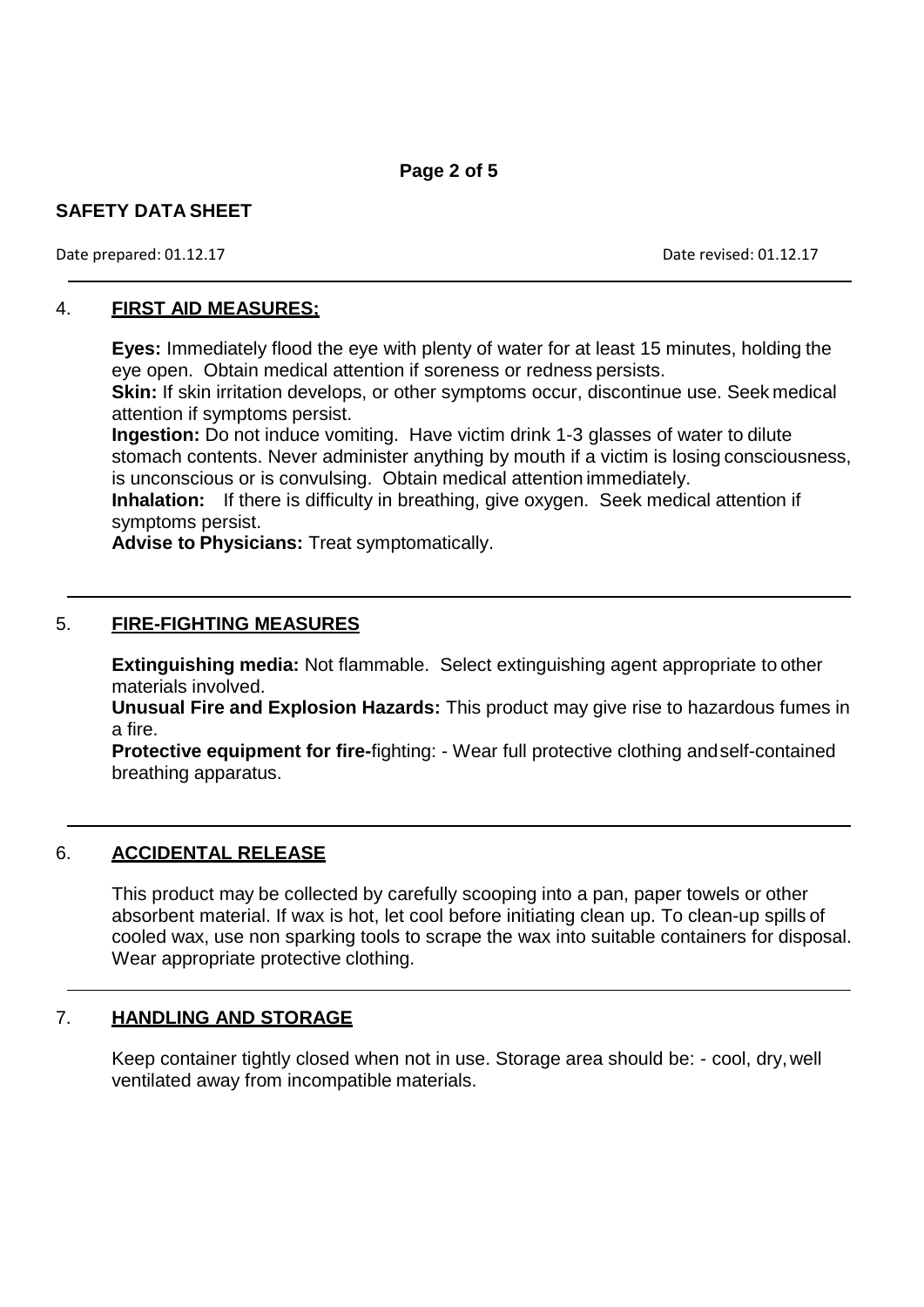Date prepared: 01.12.17 Date revised: 01.12.17

## 8. **EXPOSURE CONTROLS/PERSONAL PROTECTION**

Occupational Exposure Standards: Exposure limits are listed below, if they exist:- **Paraffin** ACGIH: TLV 2mg/m3 8h TWA (fume) UK EH40@ OES 2mg/m3 8h TWA UK EH40: OES 6mg/m3 10 min TWA

### **Polyisobutene**

None assigned

## **Solvent Blue 36**

None assigned

## **Engineering Control Measures**

No specific measures necessary. Good general room ventilation is expected to be adequate to control airborne levels. Heating of this product may generate vapors or fumes, therefore, local exhaust ventilation is recommended to keep airborneconcentrations below exposure limits.

#### **Respiratory protection**

Respiratory protection if there is risk of breathing mists or vapors from heated material. The specific respirator selected must be based on the airborne concentration found in the workplace and must not exceed the working limits of the respirator.

## **Hand Protection**

Chemical resistant gloves.

#### **Eye Protection**

Chemical goggles or safety glasses with side shields.

#### **Body Protection**

Normal work wear.

# 9. **PHYSICAL & CHEMICAL PROPERTIES**

**Color** Color – pale blue **Odor** Odorless **Melting point** 54 - 57°C **Flash point (PMCC)** 204 °C 400°F **Solubility in water** insoluble

**Physical State** Solid pellets **Auto-flammability** 245°C – for 100% paraffin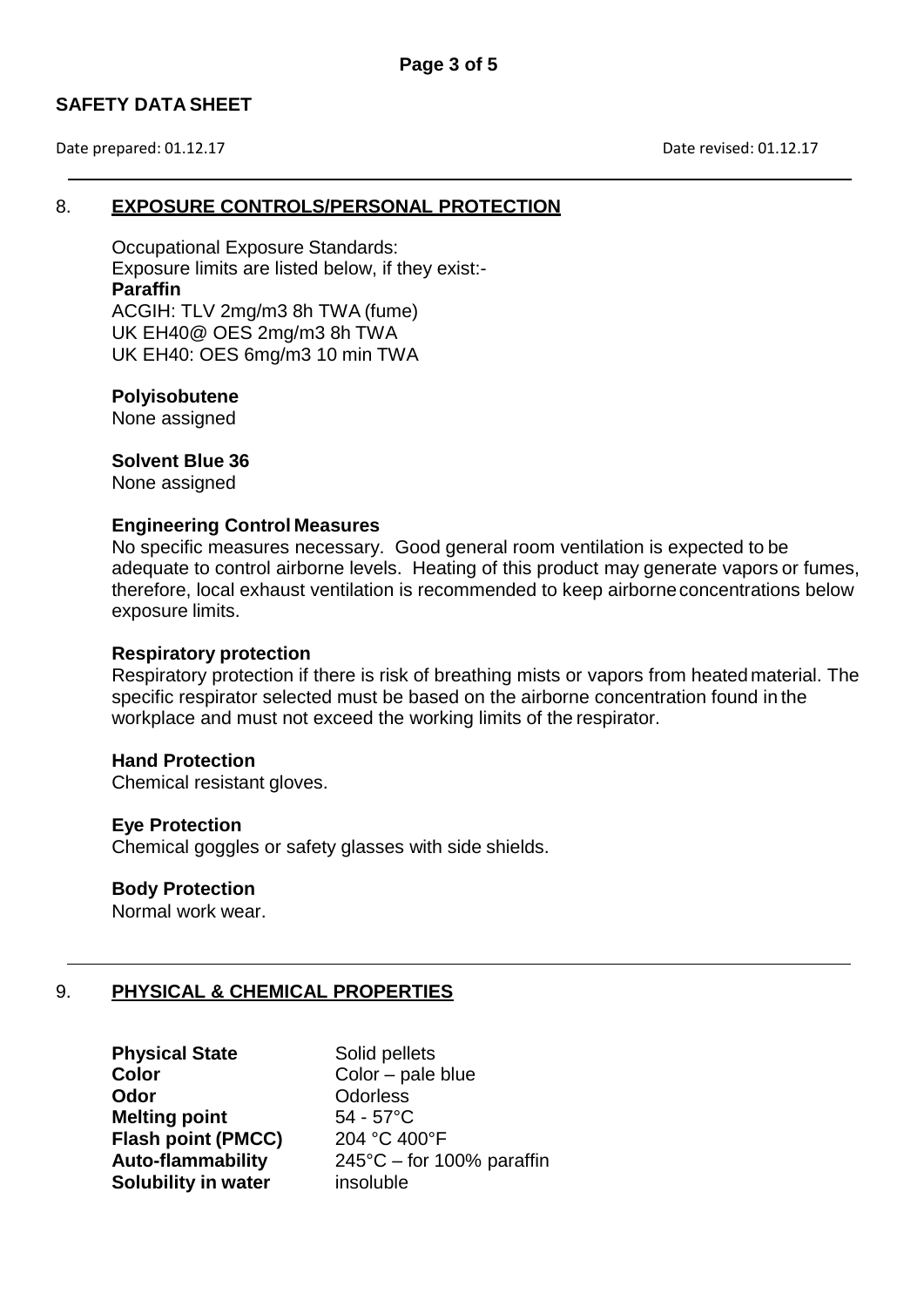Date prepared: 01.12.17 Date revised: 01.12.17

## 10. **STABILITY AND REACTIVITY**

| Stability: -                  | Stable under normal conditions.                                                |
|-------------------------------|--------------------------------------------------------------------------------|
| <b>Conditions to avoid: -</b> | Heat – high temperatures                                                       |
| <b>Materials to avoid: -</b>  | Reducing agents – strong acids                                                 |
| Hazardous polymerization:     | Will not occur                                                                 |
|                               | Hazardous decomposition products: acrid smoke and irritating fumes - oxides of |
|                               | carbon.                                                                        |

# 11. **TOXICOLOGICAL INFORMATION**

| <b>Acute toxicity</b><br><b>Chronic toxicity carcinogenicity</b> | Low order of acute toxicity predicted.<br>Paraffin: when implanted in rats (120 mg/kg) and<br>mice (480-660 mg/kg), caused tumors of the<br>bladder, lungs and thorax. |
|------------------------------------------------------------------|------------------------------------------------------------------------------------------------------------------------------------------------------------------------|
| <b>Genotoxicity:</b>                                             | This product is not expected to cause any<br>mutagenic effects.                                                                                                        |
| <b>Reproductive/Developmental</b>                                |                                                                                                                                                                        |
| toxicity:                                                        | This product is not expected to cause reproductive<br>or developmental health effects.                                                                                 |

# 12. **ECOLOGICAL INFORMATION**

| <b>Mobility</b>           | No relevant studies identified. |
|---------------------------|---------------------------------|
| Persistence/degradability | No relevant studies identified. |
| <b>Bio-accumulation</b>   | No relevant studies identified. |
| <b>Ecotoxicity:</b>       | No relevant studies identified. |

# 12. **DISPOSAL CONDITIONS**

Dispose of in accordance with local and national regulations.

## 14. **TRANSPORT INFORMATION**

UN Proper Shipping Name UN Class UN Number UN Packaging Group Classification for AIR

**DOT CFR 172.101 Data** Not regulated<br>
UN Proper Shipping Name Not regulated None None None

Transportation (IATA) Consult current IATA Regulations prior to shipping by air.